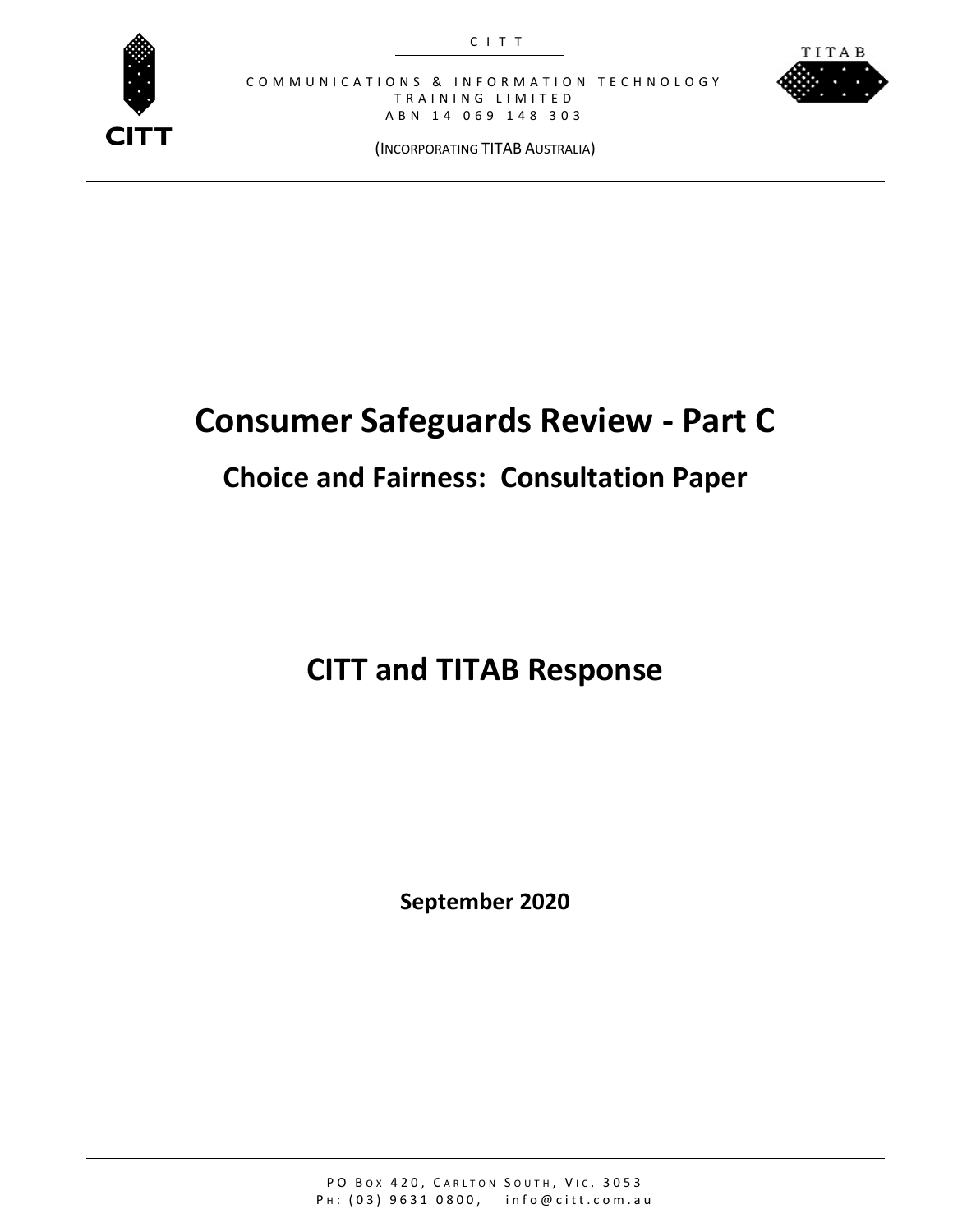



(INCORPORATING TITAB AUSTRALIA)

### **TITAB Australia Cabler Registry Service**

*TITAB* (Telecommunications Industry Training Advisory Body) *Australia Cabler Registry Service* operates in the telecommunications and data sector as an industry based "not for profit" service and is an independently operating business unit of CITT (Communication & Information Technology Training).

Registering cablers working in customer premises on installation and service as an ACMA Nationally Accredited Registrar, TITAB also provides:

- technical advice on training and assessment in telecoms and IT to cablers; Registered Training Organisations; Retail Service Providers, carriers and government agencies
- as an industry service, also manages a national register of industry competency assessors and a list of RTOs delivering telecoms training
- TITAB also participates in commercial projects from time to time on training and assessment related issues.

## **Introduction**

This submission addresses the issues raised in the *Consumer Safeguards Review Part C Choice and Fairness Consultation Paper* and follows the earlier Part A and Part B of the Review on complaints handling and redress schemes and the reliability of telecommunications services.

While Part A and Part B addressed in detail important components of the Consumer Safeguards Review our submission attempts to link some of the underpinning issues affecting outcomes for consumers in terms of quality of service, reliability and the overall impost of extra costs as a consequence of poor quality installation and servicing activities, in many instances.

The most recent ACMA Compliance Audits for the customer cabling sector have shown that there are around 35% of installations of customer premises equipment and cabling, that *do not meet mandated ACMA national technical standard*s. Non-compliance to technical standards of telecommunications installations presents a service and safety risk to consumers, cablers and expensive telecommunications switching/network equipment and consumer devices. Security, fire, lift and medical alarms are of particular concern. This submission will demonstrate the link of customer's installation quality to issues also raised in the earlier Part B review components.

#### **Current legislative and regulatory framework**

In general terms, the current legislative and regulatory framework is fit for purpose, but does require better monitoring and policing of regulations and quality standards at the "grass roots" level in many areas. As noted in the discussion paper there are two primary Acts and a number of legislative instruments made under these and via the Telecommunications Act in particular.

Covering a range of components of the telecommunications industry, they reflect the complexity of the industry where it networks the whole of Australia and provides transport links for voice and data in a modern telecommunications network to the world.

This submission attempts to supplement many of the key points in Part A and Part B with an emphasis on:

service quality, security, integrity of the network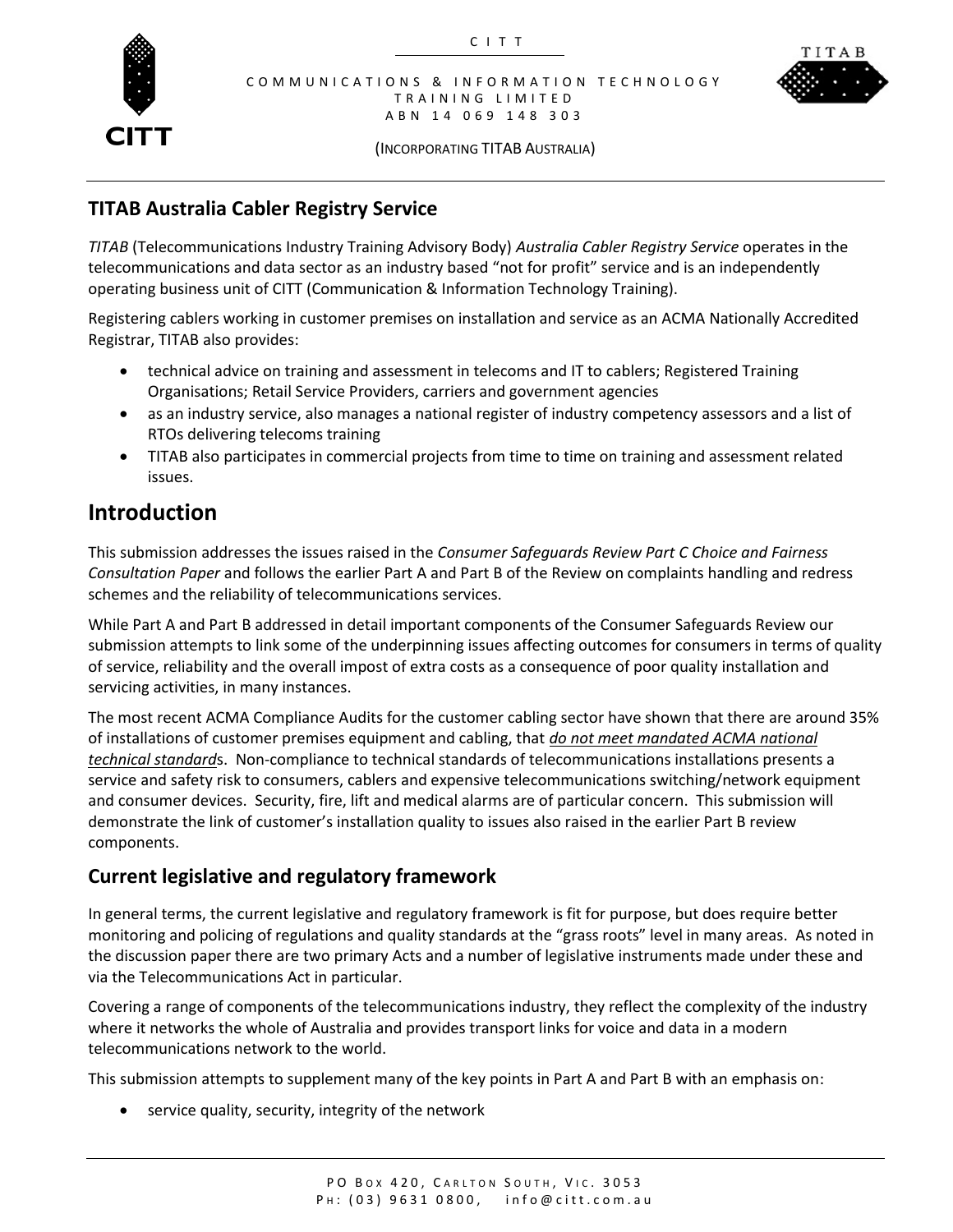



(INCORPORATING TITAB AUSTRALIA)

 costings, which in many instances are higher than desirable, simply because higher costs have been passed on to the consumer as a consequence of poor quality installation activity in the first instance.

Monitoring and policing does not have to be based on "black letter" interpretations. With a combination of actions, good outcomes can be achieved. Some practical activities include:-

- Raising awareness of mandated technical and safety standards for the customer premises installation and maintenance community;
- monitoring by ACMA with a fair but firm approach that advises individuals and companies involved in the industry on their shortcomings, but also applies sanctions and penalties for blatant breaches - of technical and consumer standards, for example;
- better training arrangements with improved links between trainers, government agencies and employers;
- a professional development/skills maintenance program approved by the regulator, ACMA and:
- recognising the link between customer service, pricing, complaints handling and the technical quality of equipment fundamentals such as cabling, terminal equipment

#### **Industry standards**

The role of ACMA is critical in the context of the Part C review and objectives. This submission notes the activities at what may be called the higher level of consumer safeguards, which in general terms is quite effective. However, the performance of ACMA at the technical monitoring and enforcement level, which as far as performance is concerned is just as critical as the higher order of activities and is not as effective for a range of reasons.

There have been a number of budget imposts on the technical regulation and compliance area of ACMA in particular, mainly because of government expectations as to annual productivity improvements and there have been consequent cuts to budgets based on a perception of productivity being improved. Regardless of productivity, rents, travel, utilities, salaries and other fixed costs go up and arbitrary percentage cuts to ACMA budgets do not reflect the reality of the performance situation and a reduction in "policing" is inevitable.

Priority Compliance Reviews conducted by ACMA in recent years show that there has been around a 35% noncompliance figure where mandated technical standards relating to safety and harms to individuals and for that matter the network, have been documented.

Poor quality installations have a ripple effect on quality of service to customers. Ultimately the safeguards being applied under the Act and regulations are more onerous, legally more complicated to enforce and costly than would be the case if the quality of installations of customer premises equipment and particularly customer cabling, were to national standards in the first instance.

In a major review conducted in 2017-18 by ACMA into the registration system for telecommunications and data cablers, virtually all of over 70 submissions from industry stakeholders requested more monitoring and compliance checks. They requested stronger application of ACMA powers to improve compliance levels to technical standards, which would bring about a number of flow on advantages for consumers and the nation.

Improvements to ACMA compliance monitoring would have a direct positive impact on reducing the number of past complaints, quality of service, cost to consumers, minimisation of harms to individuals and the network and overall less costly in a social context in the present arrangements.

Standards development is conducted by a committee arrangement primarily managed by Communications Alliance with a cross-section of industry stakeholders putting in a lot of effort over time to develop Australian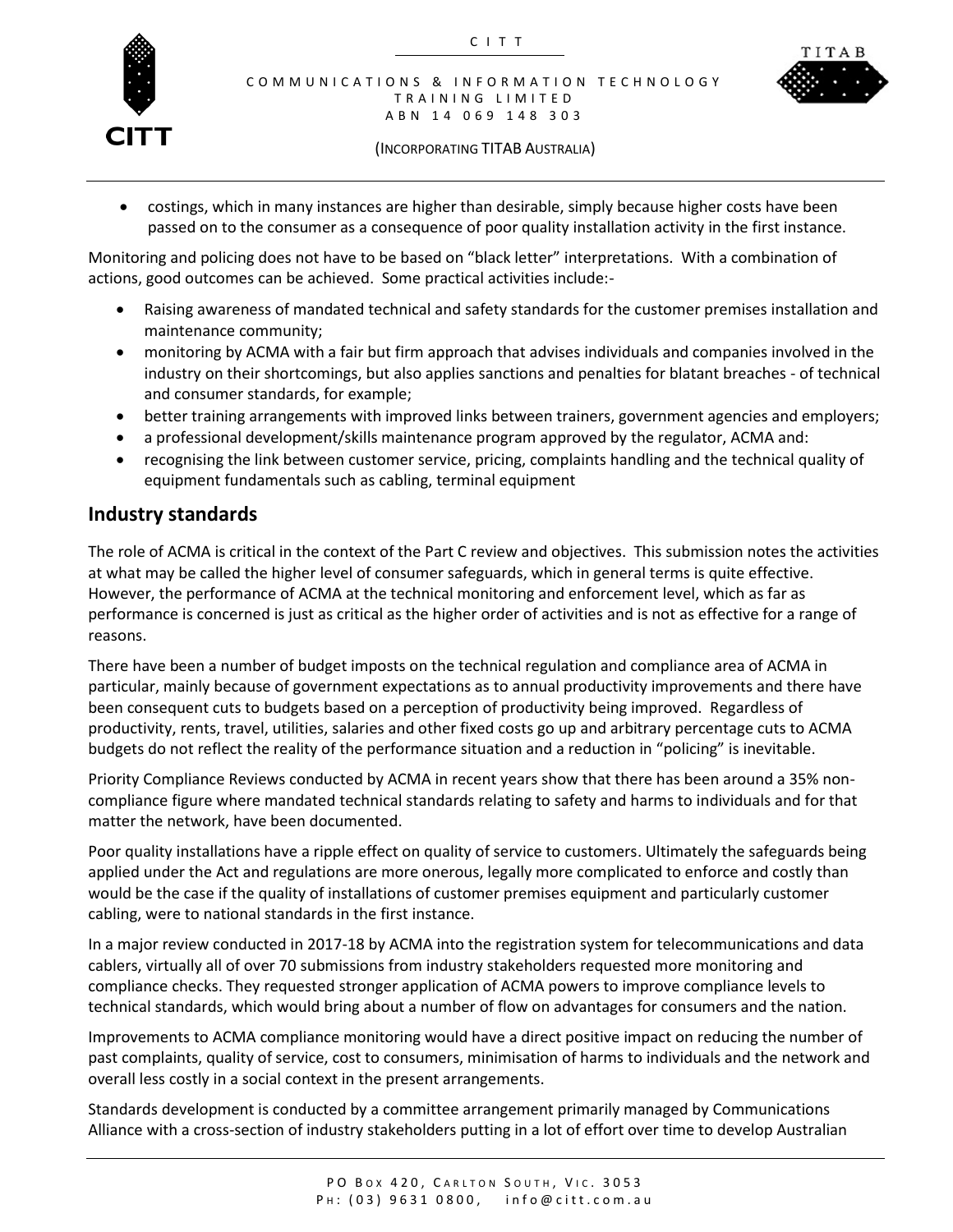



(INCORPORATING TITAB AUSTRALIA)

standards that are consistent as far as is possible with international requirements and the balancing of costs and benefits to Australians.

Technical standards underpin the performance of the network and if not enforced - and here a carrot and stick approach can be applied - lead to higher cost imposts directly to consumers and indirectly to Australia in a social context. Getting it right the first time is a golden rule of quality assurance!

#### **Service provider rules**

These appear to be functioning reasonably effectively.

#### **Industry codes**

Industry Codes can be an effective tool to improve performance. Comms Alliance has been effective in producing a number of industry codes that could be regarded as" high level". However, at the technical level of customer premises installation and maintenance activity, industry code development is not as advanced and to be practically effective needs the support and leadership of ACMA.

ACMA is well-positioned to manage a project involving all relevant stakeholders to develop a modern industry code for the installation and maintenance sector for customer premises equipment and cabling. The industry code for the sector applicable at the moment needs review and currently to conduct a review is extremely complex and expensive and without the leadership and assistance with project management of ACMA, presents extreme obstacles for the industry stakeholders.

#### **KEY ISSUES**

#### **The changing communications environment**

The changing communications environment has been a major factor affecting all aspects of performance in the telecommunications network and consequent consumer safeguards activities. In simple terms Australia went from a vertically integrated telco focussed on service with an emphasis on national requirements- PMG, Telecom Australia, Telstra - to a privatised telecommunications environment where no proper advance planning had been considered to cater for many of the significant consequential changes resulting from privatisation.

In the "monopoly" days recruitment, training, most performance monitoring, regulation of building cabling and implementation of service standards to meet government requirements were virtually all under one management structure.

While it was not perfect, it provided a technical workforce based on a salaried arrangement with minimum use of contractors (and Sub-Contractors) who generally were only used to meet peak demands or specialist skill requirements not available in the telco workforce.

Consequently, training was provided in a practical environment and directly linked to the needs of the Telco at the time and where projections could be made on future network growth and technical change, so adjustments could be made to the training and recruitment programs.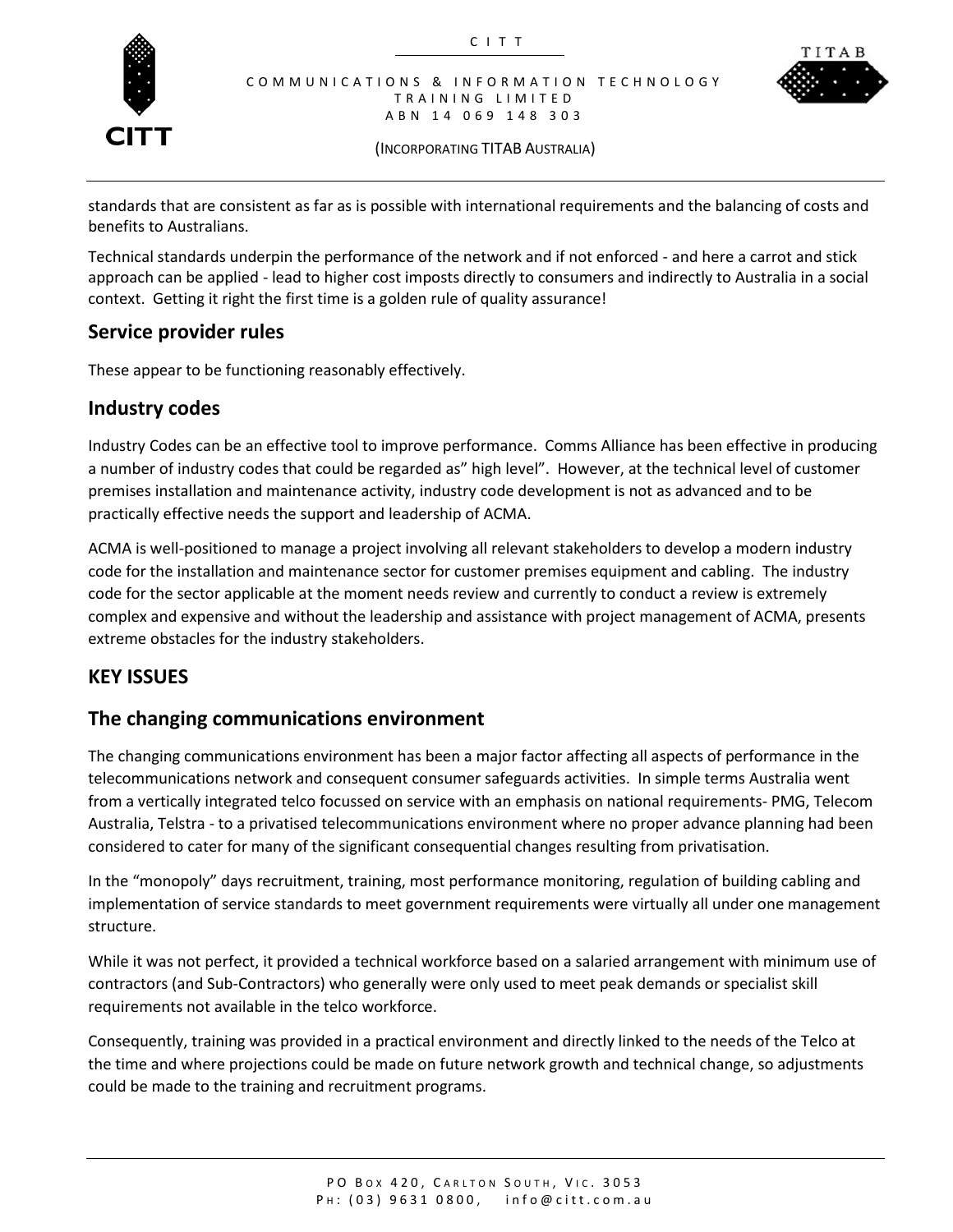



#### (INCORPORATING TITAB AUSTRALIA)

That is not the case today and we now have a "competitive" and market place driven arrangement. With multiple Carriers, RSPs, the NBN and Apps providers, there are fewer salaried and retained skilled staff and the wide use of contractors and relatively untrained sub-contractors the system is fragmented. In today's industry there are many sub- contractors including "Mum and Dad" companies recruited simply on a cost-cutting basis with little training or experience on telecommunications contracted to the task and not the (complete) job.

This has led to a reduction in many instances to service standards for customers. To some extent technology improvements have covered up problems with quality assurance and training quality for existing staff and new entrants. Ultimately, however, poor quality installation and maintenance of customer premises equipment leads to higher complaint numbers and consequent cost imposts to customers and to society. This will be exacerbated by the improvement in digital products and COVID19 pandemic changing the working environment, increase in small businesses and more workers encouraged to work from home offices.

The abolition of the monopoly for political purposes is understood. However, to get an installation completed in a small business, domestic household and even in some cases for larger businesses is now more complicated with more players involved than under the previous monopoly arrangement.

Telecommunications is in essence an essential "fourth utility" and needs to have relevant regulations applied more stringently as is the case for other utilities, gas, water and power at the state level. Telecommunications has been a national responsibility from Federation and this provides an opportunity for leadership from the Department and ACMA in bringing about a more cohesive industry with higher levels of technical compliance and consequent advantages. A seamless customer experience is desirable and the paper recognises that there are some difficulties with separate businesses delivering telecommunications.

#### **Choice and fairness**

The three broad issues in relation to regulating choice and fairness in the relationship between customers, including small business, and their providers are very relevant and we make some very brief comments on each:

- *Customer service and satisfaction, including as evidenced by complaints to the TIO and complaints made directly to providers*. We would contend that the number of complaints linked to poor quality installations is higher than desirable and to some extent not as evident as some of the other service shortfalls are. Poor installation practices and sub-standard customer premises installations are hard to measure under the current "high level" arrangements. This comes back to the difficulties that ACMA have in monitoring and enforcing compliance to industry national technical standards.
- *The way in which consumer protection rules are made under the regulatory framework;* Overall, in a notional sense the current protection rules made under the regulatory framework is satisfactory. However, they do not drill down far enough to identify the shortfalls outlined in our submission
- *Compliance with an enforcement of those consumer protection rules.* As outlined in our paper, in general terms, measurement of compliance with enforcement of consumer protection rules is working but misses some of the more practical aspects of telecommunications installation and maintenance practices that ultimately affect detrimentally, consumer service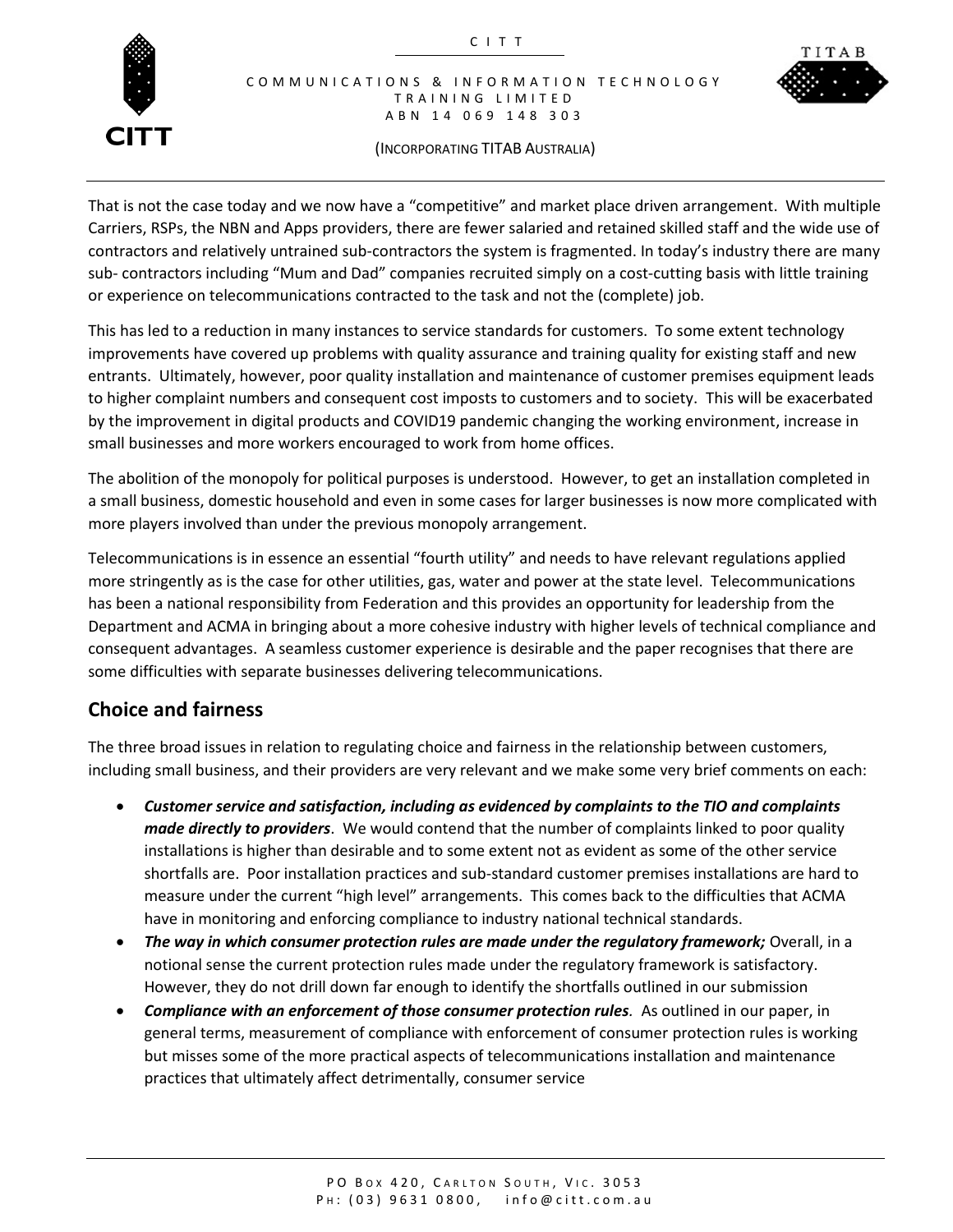



(INCORPORATING TITAB AUSTRALIA)

#### **Customer service and satisfaction**

There is sufficient evidence in TIO, ACCC and other industry data to show that there is significant scope for improvement in customer service and satisfaction.

#### **Making consumer protection rules**

Self-regulation fails unless it is backed by a strong regulator with enforcement powers. Self-regulation has failed in all areas of public interest where there is a mix of public and private funding and a low level of enforcement and poor monitoring of standards. A monitoring and inspection regime backed by enforcement where there is deliberate avoidance of responsibilities, is essential.

These ingredients are lacking currently in the customer equipment installation and maintenance area which as stated earlier, impacts on consumers at virtually all levels; domestic, small and medium enterprises and also to commercial enterprises where there is usually a low level of "in-house" knowledge of telecommunications.

ACMA have sufficient legislative and regulating powers but these are not applied due to shortfalls of staff resources and a "softly, softly" "hands off" approach to regulation which has developed among management in recent times. It does not work!

#### **Self-regulation**

Comments in the earlier part of this submission are relevant to this item. It does not work without a strong regulator willing to apply enforcement when appropriate. In all the other areas where other utilities operate, there is a mix of individual or company registration, self-reporting, and field inspections, where individuals and enterprises are encouraged to apply relevant standards, but where enforcement can be applied where blatant breaches occur.

Among many issues, safety and occupational health standards must be front and centre for both the consumer and the worker – there is concern that self-regulations driven by low cost and "race to the bottom" will endanger customers, households, businesses and lives. Discussion with the insurance industry has highlighted the need for some regulations if it's to keep their premium costs down.

Industry codes can assist with improving quality assurance and encourage enterprises and individuals to work towards better QA and application of standards designed to improve customer experience and prevent harms to individuals and the network and minimise the need for a regulator to intervene.

#### **Direct regulation**

Direct regulation works as has been demonstrated in many high-risk industries. However, in telecommunications as a national responsibility since Federation, during the time of the "monopoly" a balance was maintained over many years between service provision and customer satisfaction and potential harms. This was generally minimised by a well-trained and competent salaried workforce, where there was limited conflict-of-interest and competing forces between costs and service standards – today it's about connections not quality throughput of services.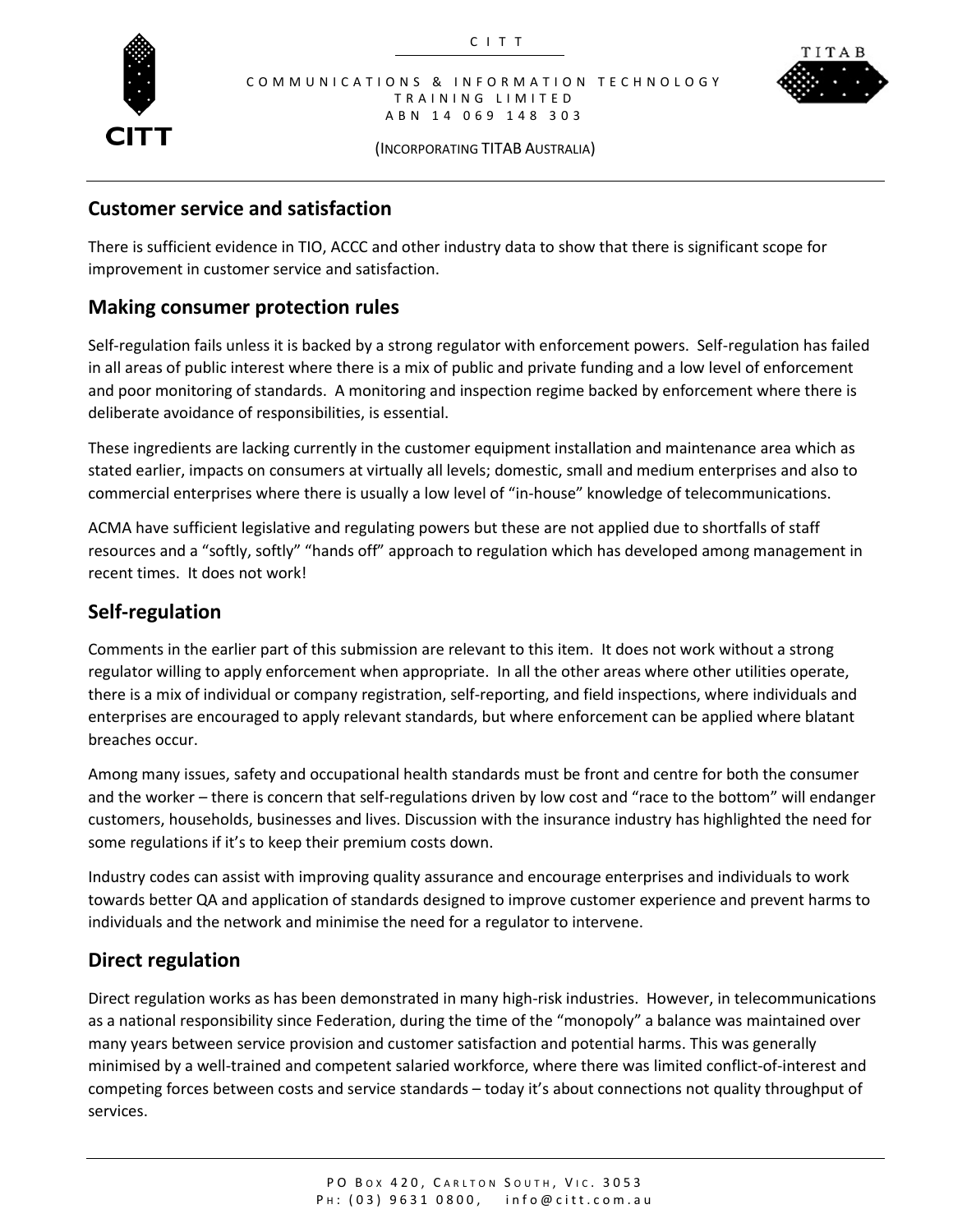



(INCORPORATING TITAB AUSTRALIA)

In the current political and economic environment it would be unrealistic to try and enforce a "black letter" regulatory regime. As stated earlier a mix of carrot and stick can work in the areas under discussion. The role of the ACCC and the TIO is vital in identifying market forces that are not working and require direct intervention such as demonstrated by the ACCC directions to RSPs and NBN on marketing material.

### **COMPLIANCE AND ENFORCEMENT**

### **The enforcement process (telecommunications specific rules)**

The two-step process for ACMA is generally effective even for most of the codes developed by Comms Alliance for example. However, to ensure compliance with national technical standards designed to protect both the consumer and the network technician and other "hands on" operatives, a stronger approach is needed.

Advice on education in the first instance, then monitoring, inspection and reporting and for ultimate enforcement where breaches continually occur, using a penalty system. It is important to have a quality workforce with current knowledge of digital skills and capability to serve customer complaints with the "one truck rollout" rather than contact centres escalating complaints that take days and/or weeks to service.

#### **The compliance and enforcement experience**

The consultation paper notes the ACMA reviews and the critical information summaries required by the TCP code. We would agree that the impact of ACMA's compliance and enforcement actions appear to have been constrained by a number of factors, as listed in the consultation paper.

It is noted that there were situations where directions to comply and formal warnings were used to address noncompliance with self-attestation requirements. This principle should be expanded into the technical standards area and reinforce with a stronger inspection and monitoring process but with the ultimate threat of enforcement by penalties. It also is an indication that self-regulation has its limits.

### **LEGACY OBLIGATIONS FOR VOICE SERVICES**

Although there have been significant changes to consumer habits with fixed line and mobile usage, there is still a need for protection to:-

- un-timed local calls,
- free access to emergency call services,
- provision of calling line identification,
- number portability,
- standard terms and conditions,
- operator services for reporting faults and service difficulties,
- directory assistance services and
- itemised billing.

These are areas where direct regulation should be continued! We understand that preselection as a legacy obligation has probably been superseded but the others as listed are extremely important and should be maintained in the public interest.

As an aside, the Covid19 crisis has highlighted the risks with off-shoring of reporting and fault restoration. Some Telcos and other service companies have taken the decision to return operator serviced functions to Australia and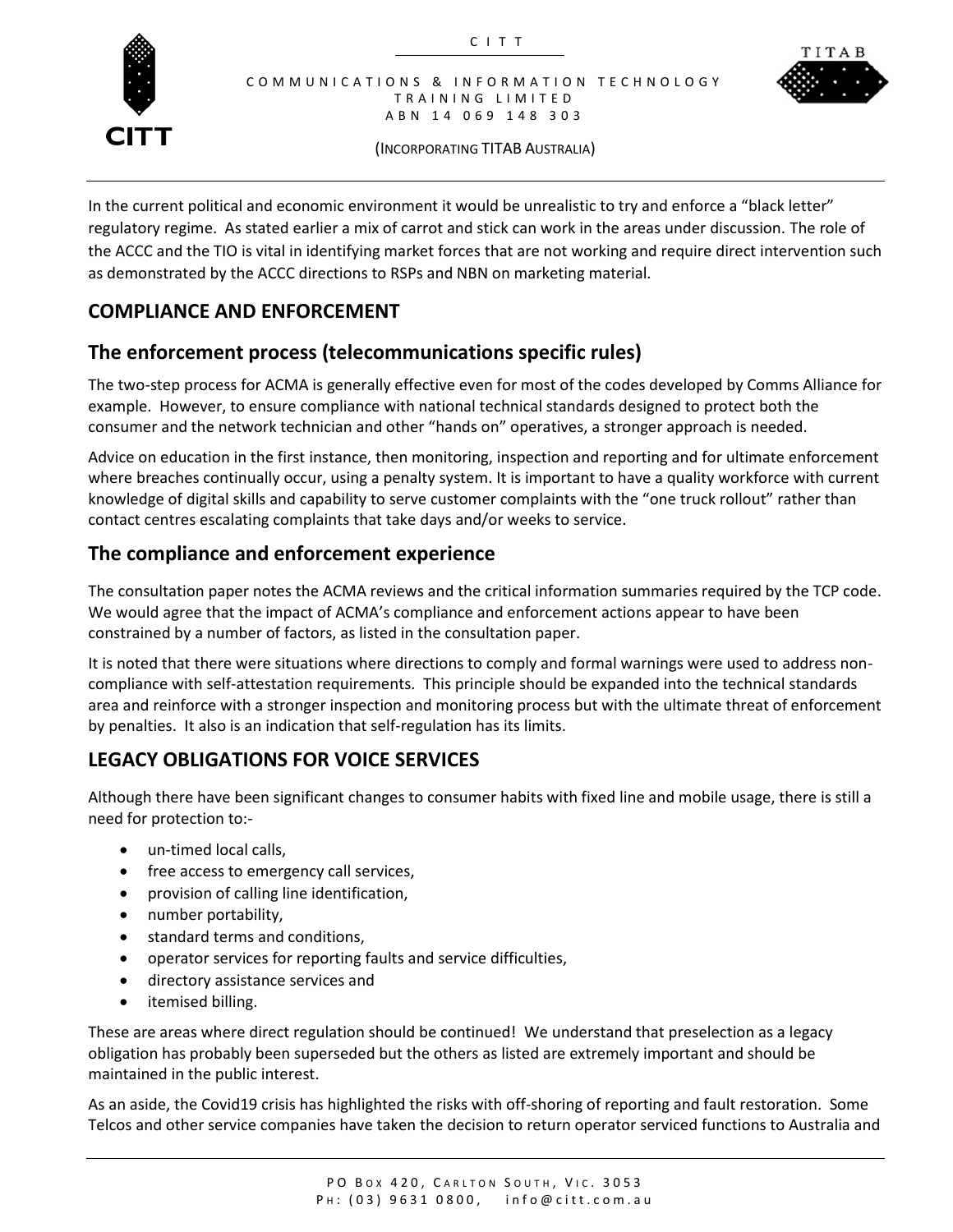



(INCORPORATING TITAB AUSTRALIA)

this has been welcomed in the public domain. Difficulties with accents, standard talking points and a lack of local knowledge, have made fault reporting for example, extremely difficult for many Australians, particularly those with slight hearing impairments or English as a second language.

#### **DIGITAL INCLUSION AND PRODUCTIVITY**

As stated in the consultation paper, if choice and fairness are to be realised, essential communication services should always be available.

There will be variations in the community as to online skills and the digital divide may persist for some time. However, affordability has improved over time and supporting digital participation will be a responsibility of governments for some time.

#### **TELSTRA LOW INCOME MEASURES**

Current measures in place to assist low income groups are extremely important in the social context. There should be an examination as to whether these principles can be applied across to mobiles, broadband and other services.

As an observation, it could be argued that it is unfair for the legacy carrier, now a private company, to have to bear most of the responsibility for telecommunications access assistance to low income groups. Consideration should be given to expanding the principles and some costs to other carriers and RSP's.

#### **WHAT CHANGES ARE REQUIRED?**

#### **Choice and Fairness**

There needs to be a combination of direct regulation and "soft" regulation where a "carrot and stick" approach is taken, as recommended earlier in this paper. It is desirable that codes where applicable are developed as quickly as possible with as much input from stakeholders as practicable.

The legislative framework and rulemaking process are generally fit for purpose but the manner in which rules are enforced needs consideration. As stated earlier self-regulation as a public interest mechanism does not work.

#### **Rule making**

Clearly, the rulemaking process should be effective and appropriately consultative with clear targeted rules for both industry and consumers. Involvement of industry in development of rules and codes is a crucial element to get a desirable outcome.

Strengthening the self-regulatory framework would not in itself achieve the desired objectives. Allocation of "reserve powers" to the ACMA should be considered as outlined in the paper. ACMA would probably need extra resources to expand its role.

#### **Rule coverage**

While the rules can cover essential protections, focusing on provider behaviour where commercial and other market incentives for good service and fair treatment are lacking, the rules need not create unnecessary imposts for industry or interference with the market per se.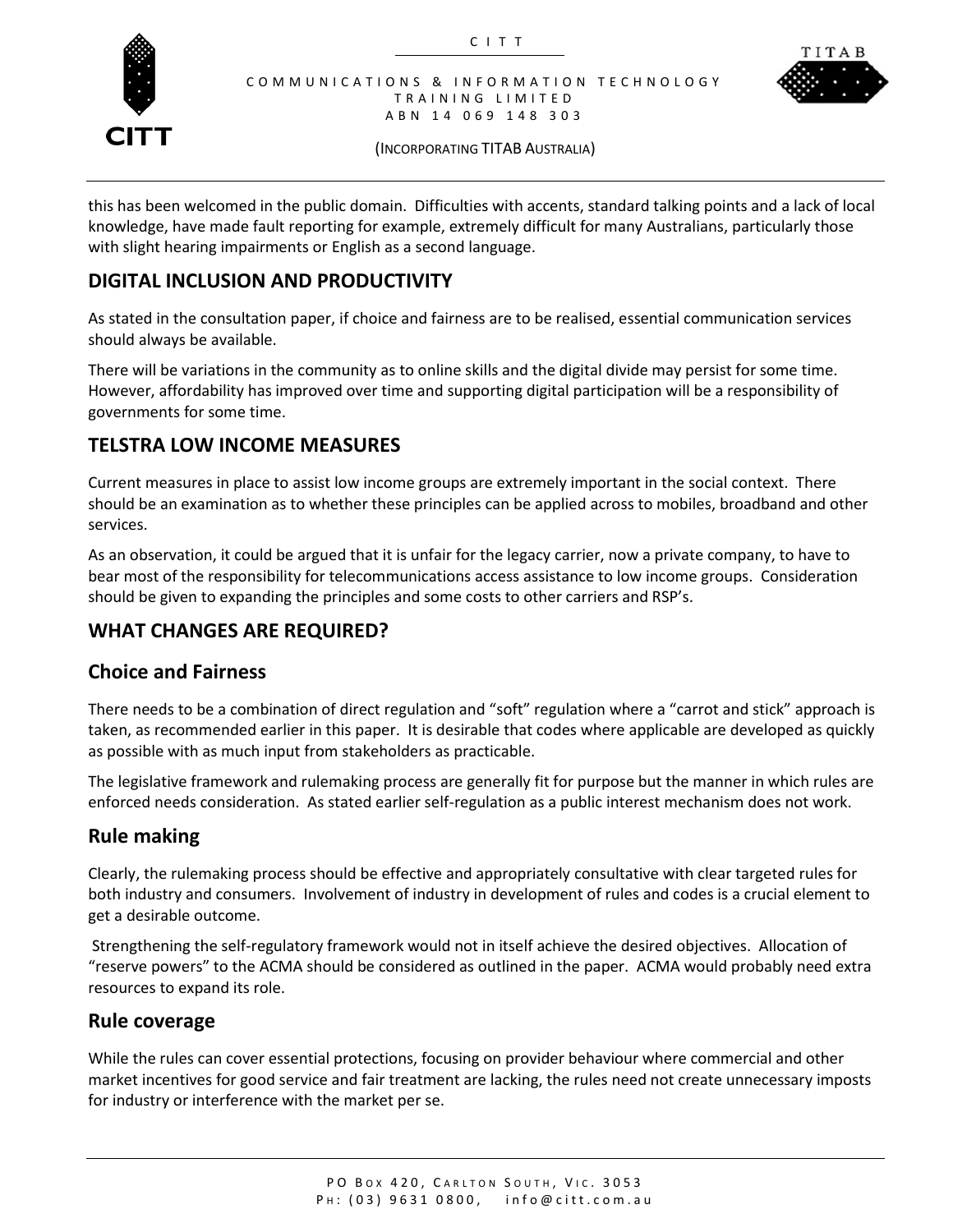



(INCORPORATING TITAB AUSTRALIA)

We contend that there is a missing ingredient at the work place and consumer location level, where noncompliance with registration and nationally mandated technical standards, ultimately results in performance that is less than optimum and resulting in a high level of complaints to providers, ACCC and the TIO.

#### **RULE ENFORCEMENT**

### **Consumer protection rules should be directly enforceable**

Consistent with principles expounded in earlier parts of this submission, we support the notion of ACMA being empowered to directly enforce compliance with codes, including by issuing infringement notices, seeking pecuniary penalties and accepting enforceable undertakings without having to first direct a provider to comply, in some more extreme circumstances.

ACMA should be intellectually equipped to be a decision-maker as ultimately they are accountable to the Minister and the public at large.

#### **LEGACY OBLIGATIONS**

#### **Obligations of ongoing importance**

Our comments earlier in this submission apply and the principle should be that public interest on certain specified telecommunications services, where there may not be strong commercial incentives, should be paramount.

#### **Obligations potentially of declining relevance**

There will always be a tendency to apply the new and discard the old. However, for telecommunications there needs to be a considerable time lag before some services are discarded. Although there is widespread use of mobile technology there is still a significant proportion of Australian adults who rely on a fixed line and legacy voice service.

Some carriers and RSP's bundle the local fixed line service with mobile, data and other services, however, the principle remains that there is a long-term community expectation that there will be a fixed line service. In some circumstances it is more reliable in times of emergency than mobiles and this should also be taken into consideration. Pre-selection on face value is probably no longer required.

Price controls on Telstra are a political matter, but it may be opportune to either drop the impositions on Telstra or expand them on a proportional basis to other providers.

#### **PROPOSALS FOR REFORM**

#### **Proposal 1**

#### *Telecommunications specific consumer protection rules should cover essential matters between consumers (including small businesses) and their communication providers*

We agree with Proposal 1. Principles 1 & 2 cover the situation adequately and new rules do not need to be developed. Rather we should make the existing rules work. The range of matters listed under the Act are a good starting point. There may be a need for some minor redesign, however, the consumer protection rules should go beyond the visible retail relationships.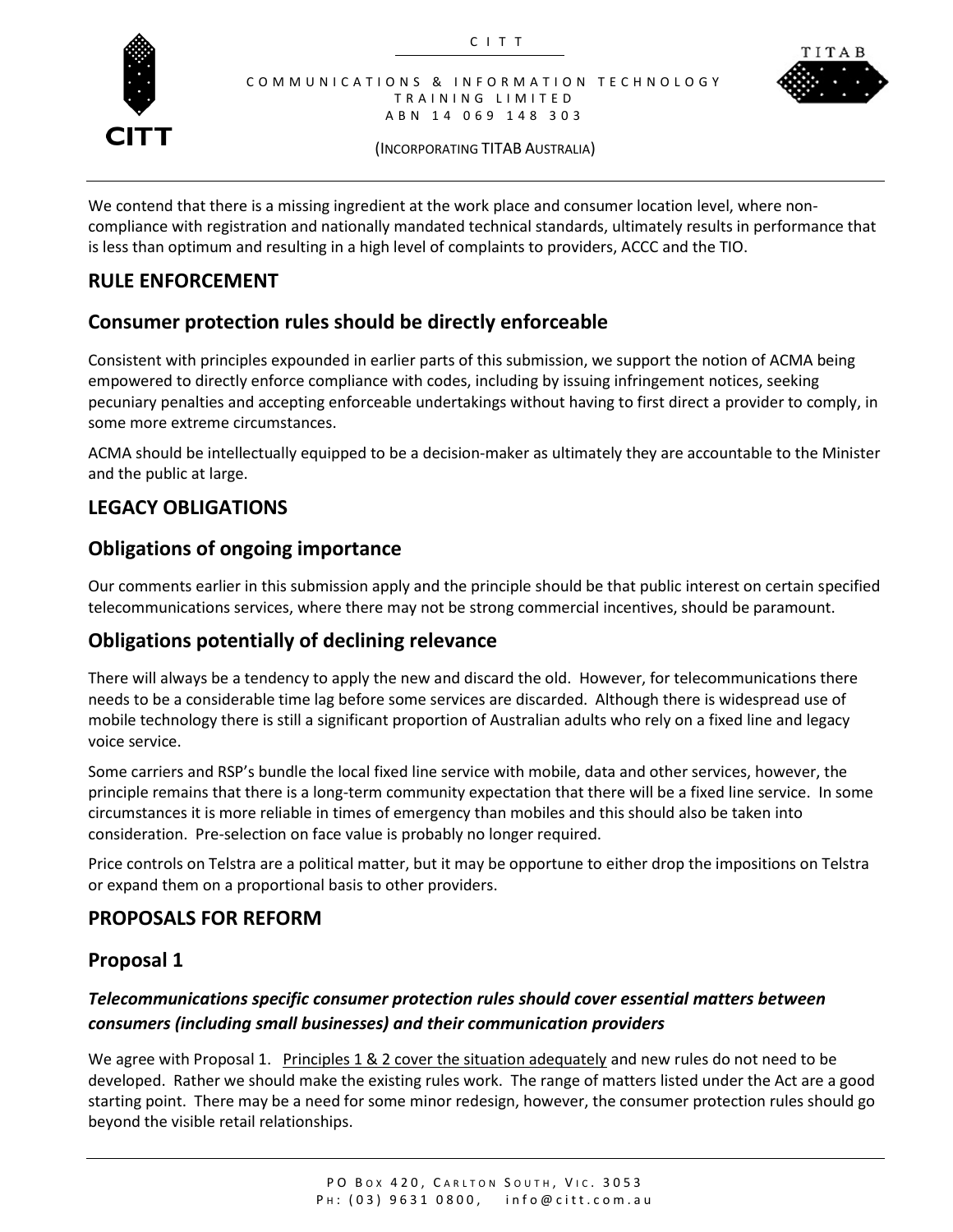



(INCORPORATING TITAB AUSTRALIA)

Regarding Principle 3 the current frameworks should be sufficient to improve on current arrangements. Widespread industry consultation would be needed as usual and should include some of the new players in the industry such as providers of the **app**s that grow almost daily and are in use by a wider cohort as time goes on, particularly by younger folk. **Third parties that provide apps to consumers must be captured to ensure that those that can least afford in costs in services are protected.**

Enterprises and individuals involved in actually physically providing cabling and customer premises equipment should be included in consultations as presently there is a tendency for a "high level" almost academic approach, that overlooks the contribution of the" hands-on" technical workforce and possible weaknesses in the supply chain. If there are failures at the customer equipment and cabling point it has a ripple effect right through the industry, impacting on costs and complaint reporting and needs to be properly regulated by ACMA.

#### **Proposal 2**

#### *The telecommunications consumer protection rule-making process should be reformed to improve its effectiveness.*

We agree with Proposal 2 and improvement in any rule is a desirable outcome. However, reform should be undertaken in a careful and considered manner and recognise the gains that have been made over time.

Regarding Principle 1 There is a need to strengthen the code-making process. There is a role for direct regulation in certain circumstances, however, industry codes backed by a willingness to enforce where serious breaches occur are effective. It is important for the consumer that the ACMA continue to use regulations, industry codes and a range of guidelines to maintain quality of service and protect consumers.

With Principle 2 Yes, the triggers for ACMA - more flexibility, testing for code registration, the period of time a code must be registered before deficiencies are remedied - should be strengthened and ACMA should be given the ability to request and/or register a code more readily than at present. That is, to make a standard where no code has been requested or an existing code found to be deficient.

There also appears to be a need for greater flexibility in the timeframes for code development. However, the development of essential consumer protection rules through direct regulation by ACMA or the Minister would also strengthen positive outcomes for consumer. However, as advocated earlier in this submission there is a need for ACMA to take a lead on development of an industry code or codes in the customer equipment and cabling area.

Poor compliance to national technical standards has already been identified in ACMA Reviews and industry codes under the auspices of the ACMA have been identified by many in the industry as a priority for consideration.

Regarding Principle 3, current compliance to mandate technical standards arrangements administered by ACMA have been identified as sub-optimum. The current ACMA compliance arrangements Involving a high level of selfregulation and a hands off approach to inspections, auditing and monitoring and a total lack of enforcement of mandatory standards, has been identified in a number of ACMA reviews to be ineffective in today's environment.

There are now a greater number of participants in an installation and maintenance process and supply chain, which in the past "monopoly days" were virtually all under one management stream and thus it was easier to identify where weaknesses existed and rectification action could be taken more readily.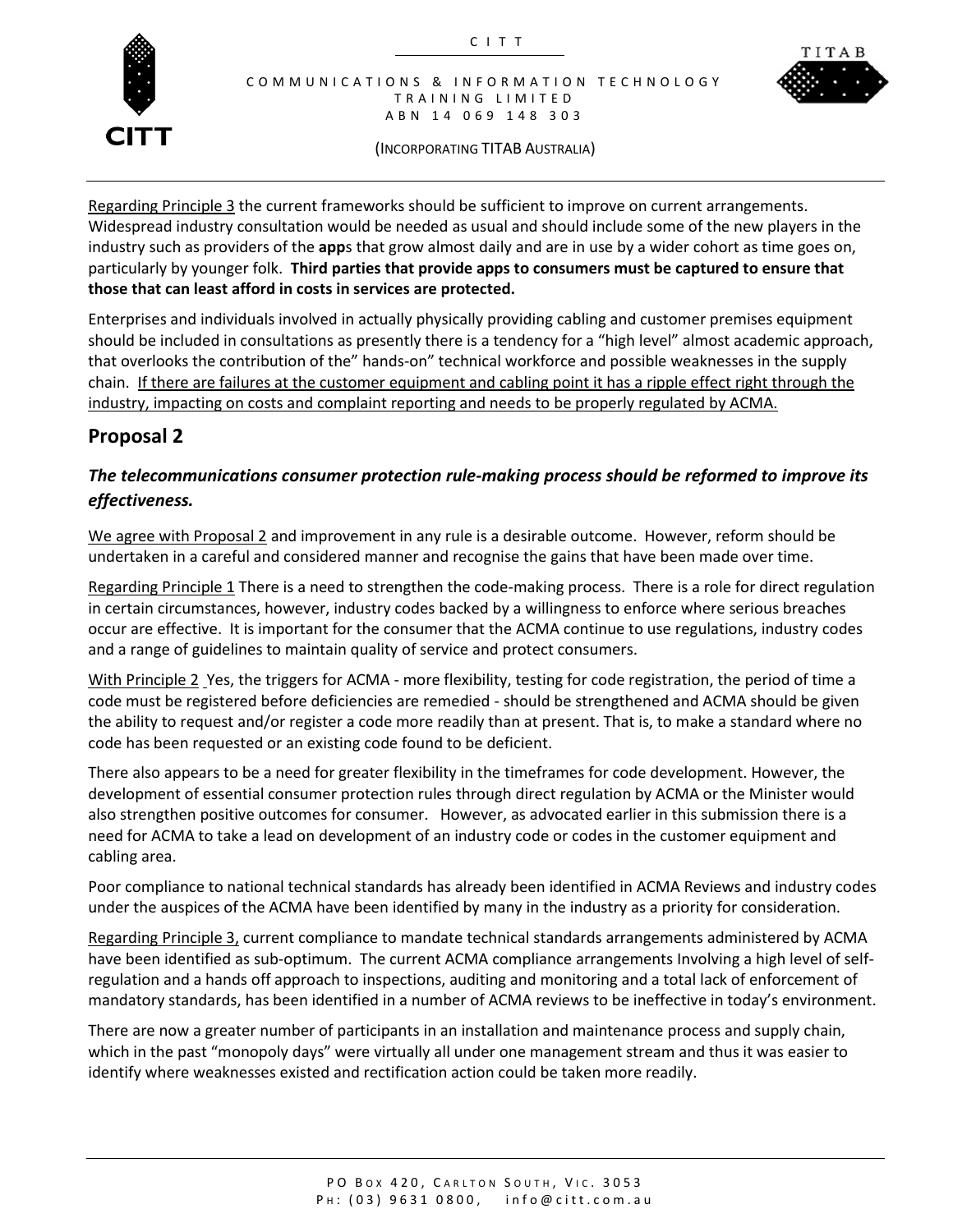



(INCORPORATING TITAB AUSTRALIA)

Provided the ACMA is adequately resourced it should not have constraints when ensuring industry standards are structured to provide consumer safeguards as part of the total objective of creating workable and acceptable industry standards.

#### **Proposal 3**

#### *The essential telecommunications specific consumer protection rules should be mandatory and directly enforceable by ACMA and the enforcement options available should encourage compliance.*

We agree with Proposal 3 and Principle 4 ACMA should be able to directly enforce telecommunications specific consumer protection rules. It is preferable that code compliance should be mandatory. Where a code is registered by ACMA a direction from ACMA to comply should be for a minimum time-period before formal infringement notices or pecuniary penalties are invoked. If there is too long a delay following a formal direction to compl,y this could be utilised by some more unscrupulous enterprises and individuals.

The current regulatory and enforcement tools should be re-assessed to see what improvements could be made to provide ACMA with extra powers. The current available civil penalty and infringement notice maximums appear to be appropriate, as long as they are adjusted to take account of inflation in accordance with normal practice for ACMA and other agencies penalty arrangements. Civil court action should be a last resort so the penalties need to be structured to be sufficient to encourage compliance, without resort to courts.

We do not agree with a risk-based approach to regulation, compliance and enforcement. That leaves it to open to judgement by agencies or individuals. Consistent with the governments Regulator Performance Framework, ACMA could be an agile, timely and informed decision maker and take actions which are targeted and commensurate with the existing risk.

#### **Proposal 4**

#### *The legacy obligations of declining relevance should be removed or adjusted as Telstra's legacy copper network is phased out.*

Consumer protections need to remain in place otherwise in a commercial environment, consumers may have their interest discarded in the interests of company profits. In the list of legacy obligations, there are two that seem to stand out. One is the price control arrangements for Telstra which appear to be in conflict with allowing a private company - which Telstra is now although it is also a "fourth utility" - to operate in a market, where most of the other major players are foreign controlled or owned with virtually no effective price/profit controls in Australia.

A level playing field should be a target for government and if that means there are advantages for Telstra then the foreign owned and controlled companies would still make commercial decisions as to their future. It is probable that they are often receiving some support/subsidy from their foreign owners anyway.

Telstra is a product of past investment by Australians so one could argue they should be allowed an advantage so long as it does not constitute a monopoly. The other players are large enough to offset any perceived monopoly and given there is now a separate wholesale network, the NBN, it is timely for more of those price controls to be removed. The second legacy provision of preselection is effectively redundant with the new technologies and packages available. Regarding mandating the services, experience indicates that they would probably be discontinued in the commercial market that exists today.